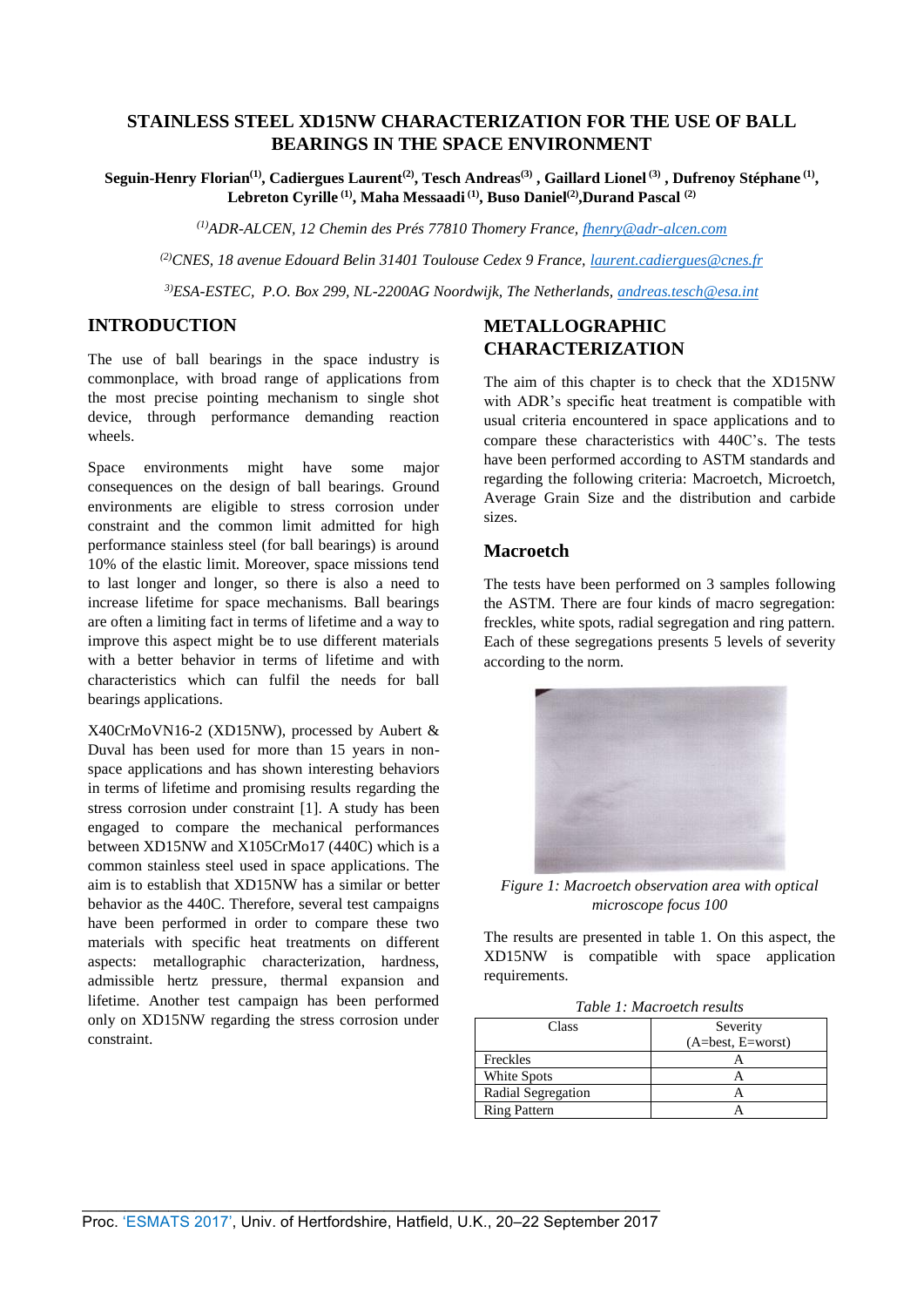#### **Microetch**

In this section, the observation are made to quantify inclusions within the material, 6 samples have been examined. Four kinds of inclusion can be encountered: sulfide, alumina, silicate and globular oxides.



*Figure 2: Microetch observation area with optical microscope focus 1000*

Results are shown in table 2. On that second aspect, XD15NW is better than the admitted standards.

*Table 2: Microetch results*

|      | A: Sulfide |      | B: Alumina |      | C: Silicate |      | D: Oxide |
|------|------------|------|------------|------|-------------|------|----------|
| Thin | Thick      | Thin | Thick      | Thin | Thick       | Thin | Thick    |
|      |            |      |            | 0.5  |             |      |          |

## **Carbides size and distribution**

As for other aspects, the tests have been performed according the ASTM. Tests have been performed on 3 samples. Carbides repartition is homogenous, without alignments and clusters. Maximum isolated carbides length is 35µm despite it is only 25µm for clustered ones.



*Figure 3: Carbides observation area with optical microscope focus 1000*

The observed parameters are within the recommendations for space applications.

## **Grain Size**

As a noticeable difference between 440C and XD15NW is expected on this criterion, it has been examined following two methods: ASTM and EBSD analysis. The tests have been performed on 3 samples (and on both material).



*Figure 4: EBSD analysis on XD15NW*

Results show that XD15NW has smaller grain size than 440C and is way above the standard admitted.

*Table 3: Grain size results (\*)*

|                                                                                                                 | XD15NW | Z <sub>100</sub> CD <sub>17</sub>                             |
|-----------------------------------------------------------------------------------------------------------------|--------|---------------------------------------------------------------|
| <b>ASTM Size</b>                                                                                                |        | 9.5                                                           |
| <b>ASTM Size</b>                                                                                                |        |                                                               |
| the contract of the contract of the contract of the contract of the contract of the contract of the contract of |        | <b>Contract Contract</b><br><b>Contract Contract Contract</b> |

*(\*): higher ASTM size number corresponds to smaller grain size*

Additional EBSD analysis has been performed in order to quantify the phases in both materials. And they are some disparities between both materials.

| Table 4: Phase analysis       |                     |                     |  |
|-------------------------------|---------------------|---------------------|--|
|                               | XD15NW              | Z100CD17            |  |
| Martensite                    | 91.4 %              | 65 %                |  |
| M <sub>7</sub> C <sub>3</sub> | $0.2\%$             | 2 %                 |  |
| $M_{23}C_6$                   | 8.4 %               | 33 %                |  |
| Martensite Size               | $0.8 \mu m \pm 0.5$ | $1.2 \mu m \pm 0.6$ |  |

According to EBSD analysis, XD15NW has less precipitate than 440C. The martensite size in both materials confirms the observation made to determine

the ASTM size of both materials.

XD15NW is compatible with these aspects of the ASTM and is eligible for space applications. XD15NW is similar to 440C in all aspects except grain size where it has smaller grain size. Smaller grain size should lead to a better lifetime and lower crack risks. Moreover, both materials with the associated process are nonoriented.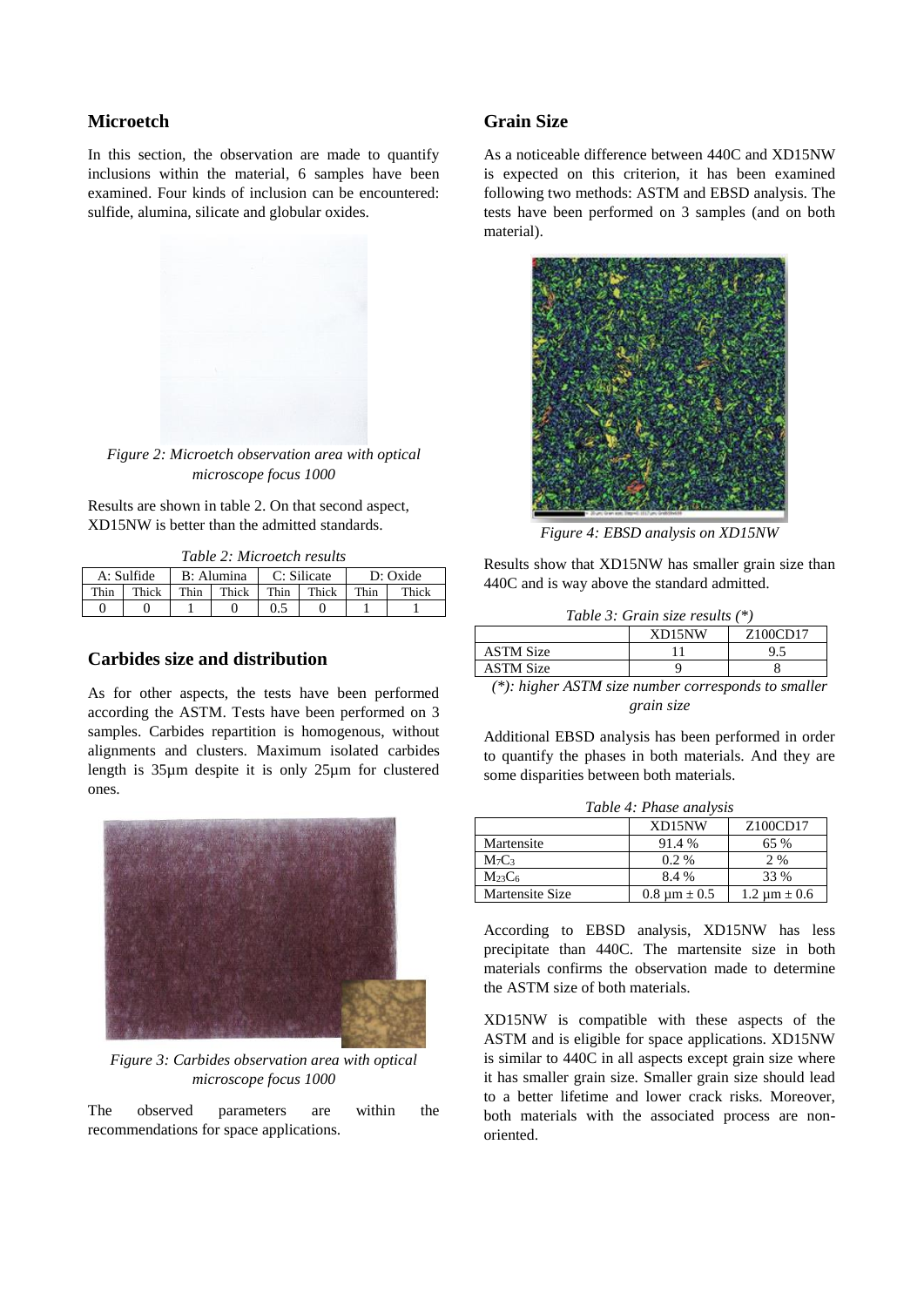#### **HARDNESS & HERTZ PRESSURE**

The previous results are encouraging regarding the use of XD15NW for space applications but aren't sufficient for bearing applications. Several tests have been led to ensure the compatibility of this material.

Bearings theory is applicable when material presents a hardness better than 58 HRC. The hardness of a material is heavily linked to his heat treatment. The samples used to estimate the hardness have been performed on samples which have been heat treated following's one of ADR's heat treatment. Hardness tests have been measured in Vickers and then converted in Rockwell via a conversion table. The results show that the hardness of XD15NW with this heat treatment is superior to 59 HRC (5 samples).

Another major criterion for bearings application is the maximum Hertz pressure admissible. In order to estimate this limitation, a specific test method has been realized (no standard available). The idea is to apply different loads on samples and to measure the plasticizing. The maximum plastic deformation admitted is equal to 1/10000 of the ball diameter used to realize the tests. Results are presented in figure 5.



*Figure 5: Plastic print's depth depending on Hertzian pressure*

The behavior of both materials regarding this criterion is similar.

# **COEFFICIENT OF THERMAL EXPANSION (CTE)**

The measurements have been realized by TMA under helium atmosphere from -55°C to 95°C. Three samples have been realized (with ADR's heat treatment) and three measurements have been realized on each.



*Figure 6: Expansion depending on temperature*

The behavior is linear and no transition could be observed. XD15NW with this heat treatment presents a CTE of 9.91 µm/m/K.

|        |                 | Range                    | $CTE$ ( $\mu$ m/m/K) |
|--------|-----------------|--------------------------|----------------------|
| XD15NW | <b>ADR</b> Heat | +20 to +100 $^{\circ}$ C | $10.4 \pm 0.38$      |
|        | Treatment       |                          |                      |
| XD15NW | Annealed        | +20 to +100 $^{\circ}$ C | 10.4                 |
| 440C   | Annealed        | +20 to +100 $^{\circ}$ C | 10 2                 |

*Table 5: Steel grades thermal expansion*

The heat treatment has a minor effect on the thermal expansion coefficient.

# **LIFETEST**

The objective here was to compare the relative lifetime of bearings in both materials. Boundary lubrication regime was chosen for this evaluation since it is a common running condition for long life / low speed mechanisms like scan mechanisms. Boundary lubrication is known to be favorable for surface distress so it is appropriate conditions to evaluate the materials strength.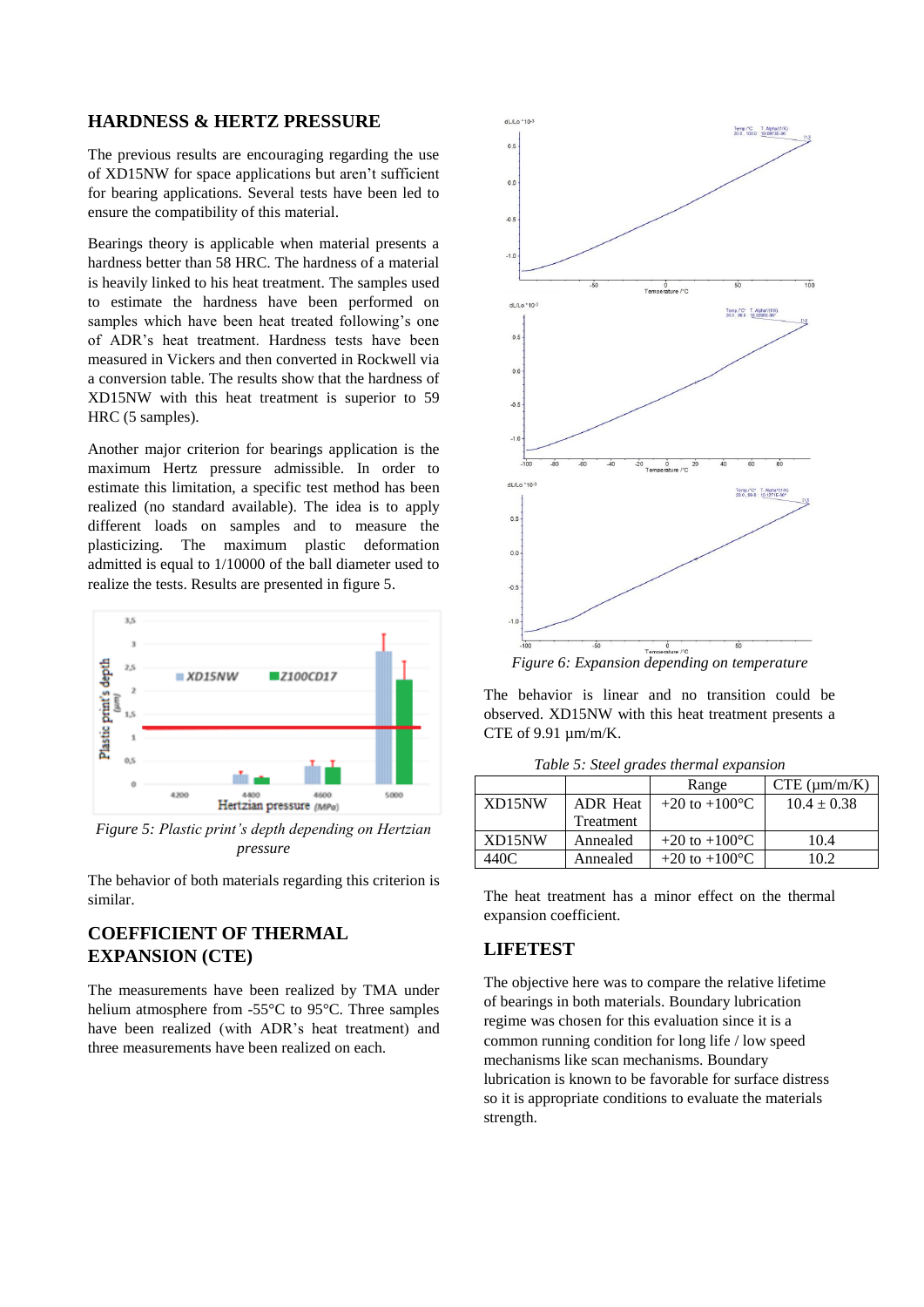In order to accelerate the degradation, a high preload (1750MPa) was selected.

The running speed was also increased: 70rpm for a  $1<sup>st</sup>$ stage of 15millions rev, than 150rpm until 50millions revolutions. In order to stay in a boundary lubrication regime, the temperature was increased to keep a theoretical Tallian number  $\lambda \leq 0.8$ .

The setup is:

- 4 pair of bearings with same geometry mounted on separated axes
	- o 2 sets with 440C rings
	- o 2 sets with XD15NW rings
- Same lubrication : grease MAPLUB SH 051A + cages impregnated with oil Nye Synthetic 2001a
- Same preload : 1750MPa (applied via hard preload)
- Vacuum level <10-6 mbar



*Figure 7: test bench during integration*

Test bench is composed of 4 separated drive shafts, each of one including the tested bearing, a driving motor and a torquemeter. A thermal control with heaters, thermistances, MLI is also implemented.

Friction torque is continuously recording during the test, as well as environmental conditions (temperature, pressure, speed).

The evolution of the mean torque during the 2 test phases is reported on the figure 8. During phase 1, one can see an increase then stabilization of friction torque on both bearings. This seems to start later for XD15NW sets than for 440C ones. After the complete test, no failure was noticed regarding the mean torque criteria.



*Figure 8: mean torque evolution*

The evolution of mean torque represents the power needed to drive a bearing (related to motorization margin). But for high accuracy mechanisms, the torque noise depending on its frequency and level can impair the control loop performance.

A frequency analysis has been done on torque measurements. The frequencies related to ball bearing harmonics were isolated and monitored over time. These harmonics are defined by the known ball bearing geometry. They represent defect in the contact between tracks and balls. Table below gives the value of these harmonics for the selected ball-bearings.

|              | Table 6: ball bearings harmonics |  |
|--------------|----------------------------------|--|
| contact      | <b>Harmonics</b>                 |  |
| <b>Balls</b> | 11.3                             |  |
| Outer track  | 119                              |  |
| Inner track  |                                  |  |

Multiples of these harmonics were also observed since the torque defect is not a pure sine at the harmonic frequency. So in the frequency domain, its energy is spread on multiples of the base frequency. Du to torquemeter bandwidth limitation, only the first 3 multiples have been monitored.



*Figure 9: evolution of torque harmonics over time*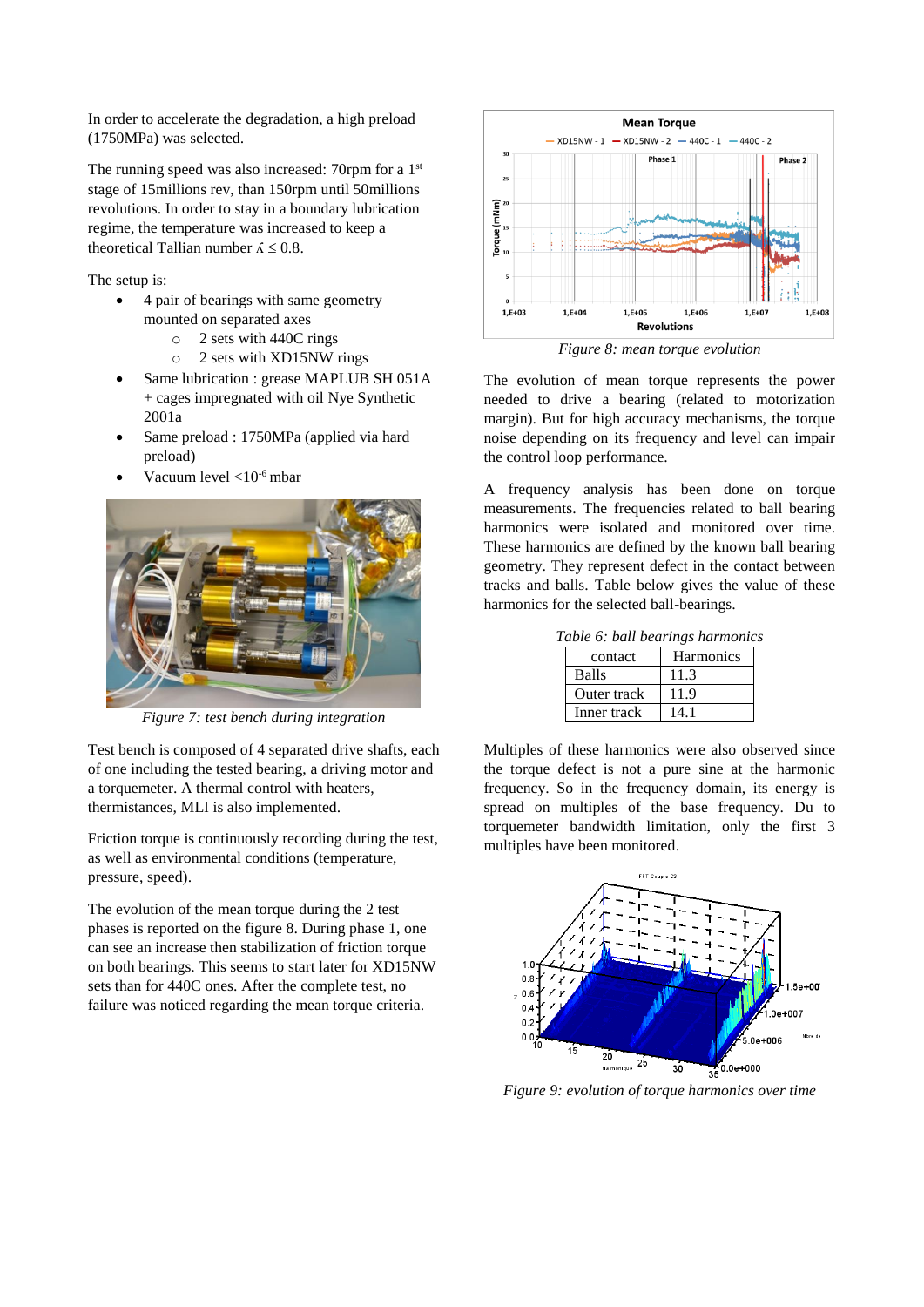During the beginning of lifetest, the noise level on each harmonic increased. But then it kept stable for the remaining part of the test. The behavior of the 4 sets was similar.

Periodically, the test was stopped to run a torque vs speed measurement. This was done to allow monitoring the viscous component of the friction torque.



*Figure 9 : Torque vs Speed measurement @test temperature*

Figure 9 illustrates this measurement at the early stage of the lifetest. It has been difficult to define a viscous coefficient from these measurements since the repeatability was not stable enough. But there was a clear tendency that the viscous effect significantly decreased during phase 2 on the XD15NW sets.

The campaign has been interrupted after the bearings made 50E<sup>6</sup> revolutions. For the final torque characterization, measurements were hardly showing sign of viscous effect, but no significant degradation of resistive torque was detected.



*Figure 9: Bearings before disassembly*

During the disassembly, it looked like 440C bearings had a different appearance than XD15NW ones. In fact, the XD15NW sets appeared "drier" than 440C sets. The lubricant was still present in both ones but in less quantity in the XD15NW ones. This observation correlates the torque evolution observed during the lifetest.

Optical and SEM inspections were carried out on the contact surfaces. As expected due to the very aggressive test conditions, surface tracks of bearings of both grades present some fatigue signs. However the overall wear level remains quite low on both samples, with a low

amount of wear particles, despite the bad lubrication conditions



*Figure 10: Post-test SEM inspection on XD15NW and 440C rings*

The Figure 10 shows the differences of the surface finish of the ball-bearing for the XD15**NW** and 440C inner rings. The microspalling on track surface appears to be more important for XD15NW than 440C. This might depend on the behavior of the material itself, or a difference in lubrication condition.

In order to better understand the different lubricant behavior, some FTIR analysis has been proceded. The idea is to check if any lubricant has been deteriorated because it could explain a bigger consumption of lubricants.



*Figure 12: FTIR analysis*

Figure 12 illustrates the FTIR spectrum for: PTFE (red), base lubricants (yellow and green), 440C bearing (purple) and XD15NW bearing (blue).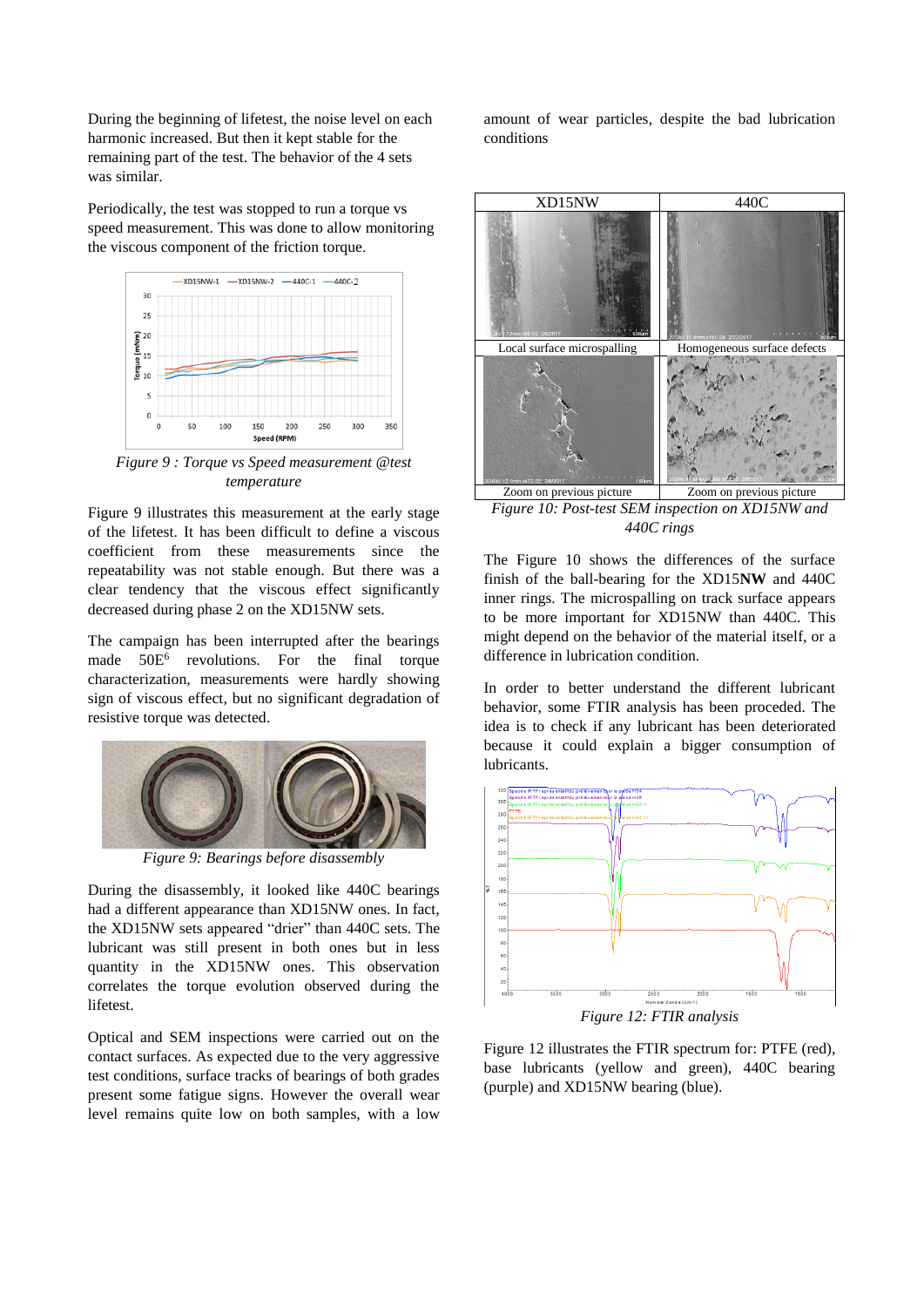It can be seen that the lubricant in a bearing sets with XD15NW rings has been modified, the peak at 1710  $cm<sup>-1</sup>$  is attributed to a C=O bond (blue curve).

The peak amplitude for PTFE is changing but that is imputed to the non-homogenous repartition of PTFE in the grease samples.

Investigations are still in progress regarding surface fatigue signs and lubricant behavior.

### **STRESS CRACKING CORROSION (SCC)**

The tested material XD15NW is a martensitic steel meeting the most ambitious requirements in terms of strength, hardness, wear resistance and also exhibiting good corrosion resistance comparable with other materials of this category (440C). However, a balance exists between superior mechanical properties on the one hand and good corrosion resistance on the other. Therefore, AAC-research has been commissioned by ESA to perform SCC-threshold testing on this material, in order to determine the maximum tensile load where this material exhibits satisfactory resistance to stresscorrosion cracking.



*Figure 13: SCC probes*

The tests were carried out in accordance to the standard ECSS-Q-70-37C over a period of 30 days at stress levels of 45 %(batch 1, 791 MPa), 30 % (batch 2, 527 MPa), 15 % (batch 3 and batch 4, 264 MPa) and 20 % (batch 5, 352 MPa) of the yield strength Rp0.2 in axial direction.

As already mentioned in chapter 2 three parallel specimens of each batch of the ADR- XD15NW specimens were installed in the load trains of the SCCfacility and the hydraulic pressure slowly increased aiming to the appropriate stress level of 45, 30, 20 or 15 % of Rp0.2.

The mechanical load was maintained by connecting 3 testing rigs for each batch to a separate hydraulic pressure regulator. SCC-specimens as well as unstressed

controls were immersed in 3.5 % NaCl solution for ten minutes and dried for 50 minutes which procedure was repeated over a period of 30 days. The test environment was maintained by air-conditioning at a temperature of  $23 \pm 2^{\circ}$ C and a relative humidity between 40 and 50 %.



*Figure 14: SCC exposure time VS load level*

Results can be summarized as follows;

- The initial tensile tests, hardness measurements as well as the microstructural analysis of the material tested provided data which according to XD15NW data sheet may comply with a thermal treatment for an optimized hardness and a high corrosion resistance with austenitization at 1050°C and annealing at 180°C/1x. However, a very low amount of residual austenite found in the material refers rather to a thermal treatment in the secondary aging area which is optimized for a high working temperatures, high hardness and moderate corrosion resistance than to a thermal treatment devised for a high corrosion resistance.

- XD15NW steel tested failed the SCC tests at the stress levels of 45%, 30%, 20% and one of the two tests at the stress level of 15% of Rp0.2 showing a high susceptibility to intergranular corrosion and also to stress corrosion cracking. An investigation of the grain structure confirmed an unusually high susceptibility of the prior austenitic grain boundaries to intergranular corrosion which has been observed for the SCC test specimens.

- The corrosion and stress-corrosion cracking resistance have been for sure strongly affected by small hollows (20 to 180 μm) found on the surface and also on the fracture surfaces of the several specimens. The hollows allowed a penetration of NaCl solution into an interior where Cl ions having a permanent contact with the material caused a severe corrosion inside the specimens.

SCC results being way under expectations, some microstructure investigation were done. An etching process has been used in order to show the prior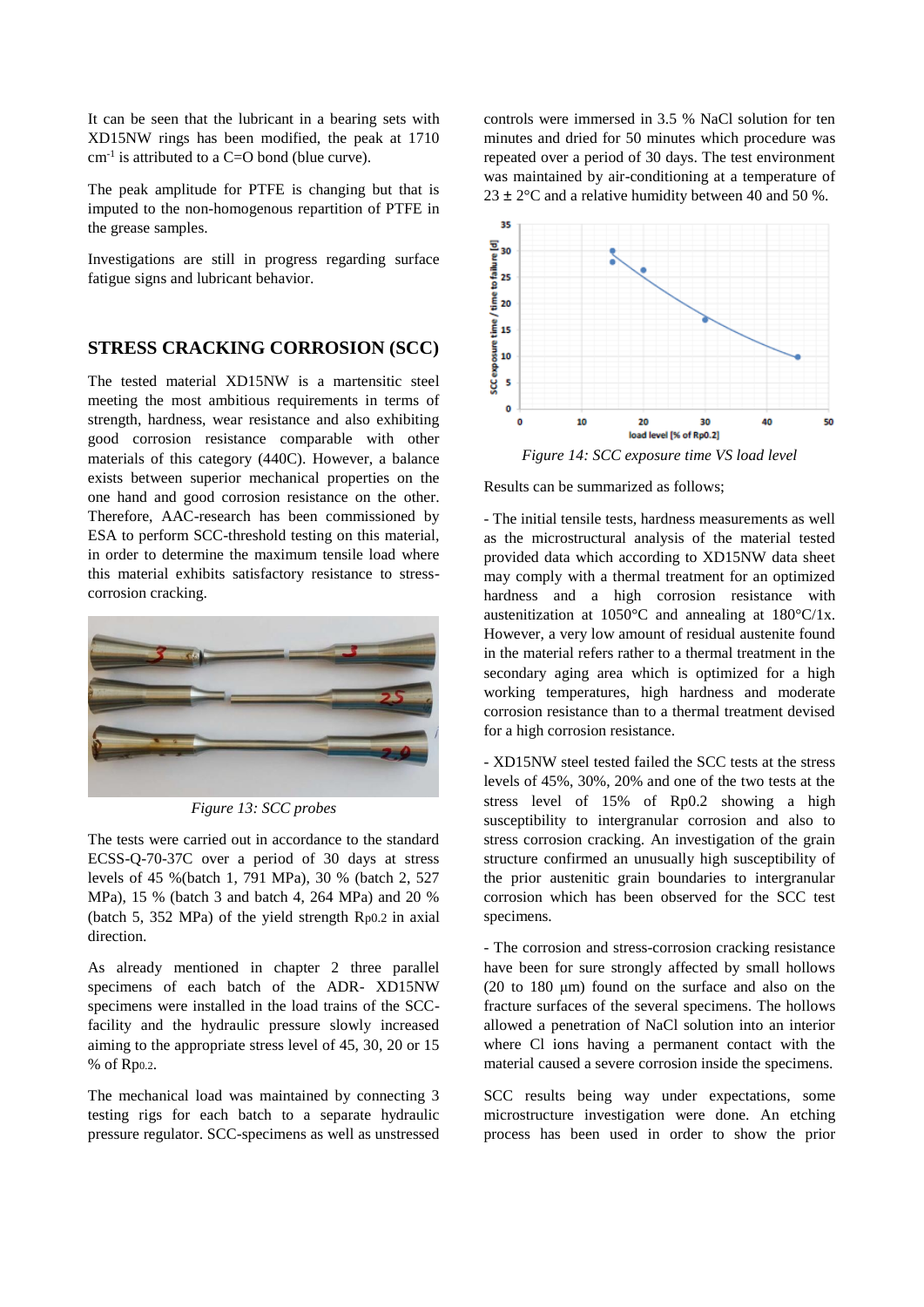austenitic grain boundaries. This etching process is similar to a corrosive dissolution. The prior austenitic are unusually striking despite a short etching time (see figure 15). Therefore it can be assumed that the grain boundaries in the tested XD15NW steel exhibit a high susceptibility to corrosion.



*Figure 15: Microstructure of SCC specimens*

After a study of the thermal treatment used for the SCC specimens, we found out that the cooling rate was too small and allowed the formation of carbides on grain boundary.

It is well known that the carbides are increasing the sensibility to corrosion. Thus, some rings were manufactured with an optimized thermal treatment in order to improve resistance to corrosion.

A new analysis of the microstructure using the same etching process was done. The figure 16 shows the differences between the two microstructures. As expected, the optimized reduce the formation of carbides and the prior austenitic grain boundaries show a better resistance to the etching process.



*Figure 16: Differences of microstructure of XD15NW obtain (1) with the optimized thermal process and (2) SCC specimens thermal process*

Because the rings are not design for SCC test, some high humidity test according the ASTM A967 was performed (practice B): specimen is subjected to  $97 \pm 3$ % humidity at  $38 \pm 3$  °C for a minimum of 24 h. We performed the test during 48 h and no oxidation signs (figure 17).



*Figure 17: (1) Initial state of specimen, (2) state of specimen after 48 h of high humidity test.* 

Some high humidity tests were also performed on 440C. Two rings were performed with two different thermal treatments: the first one had no optimization of the cooling rate and the second one had an optimization in order to avoid the formation of carbides. Only 6h after the beginning of high humidity tests, both rings show some oxidation signs, and these signs increase with time (figure 18).



*Figure 18 : (1, 3) state after 6h and 48h of test on ring with non-optimized treatment and (2,4) ) state after 6h and 48h of test on ring with optimized treatment.*

Therefore, we can see that the XD15NW has a higher corrosion resistance than the 440C. Moreover, results on the figure 18 shown that the reduction of carbides in the microstructure reduce the sensibility to corrosion.

It can be interesting to performed again SCC test with XD15NW specimen manufactured using optimized thermal process to quantify the gain in corrosion resistance using this material.